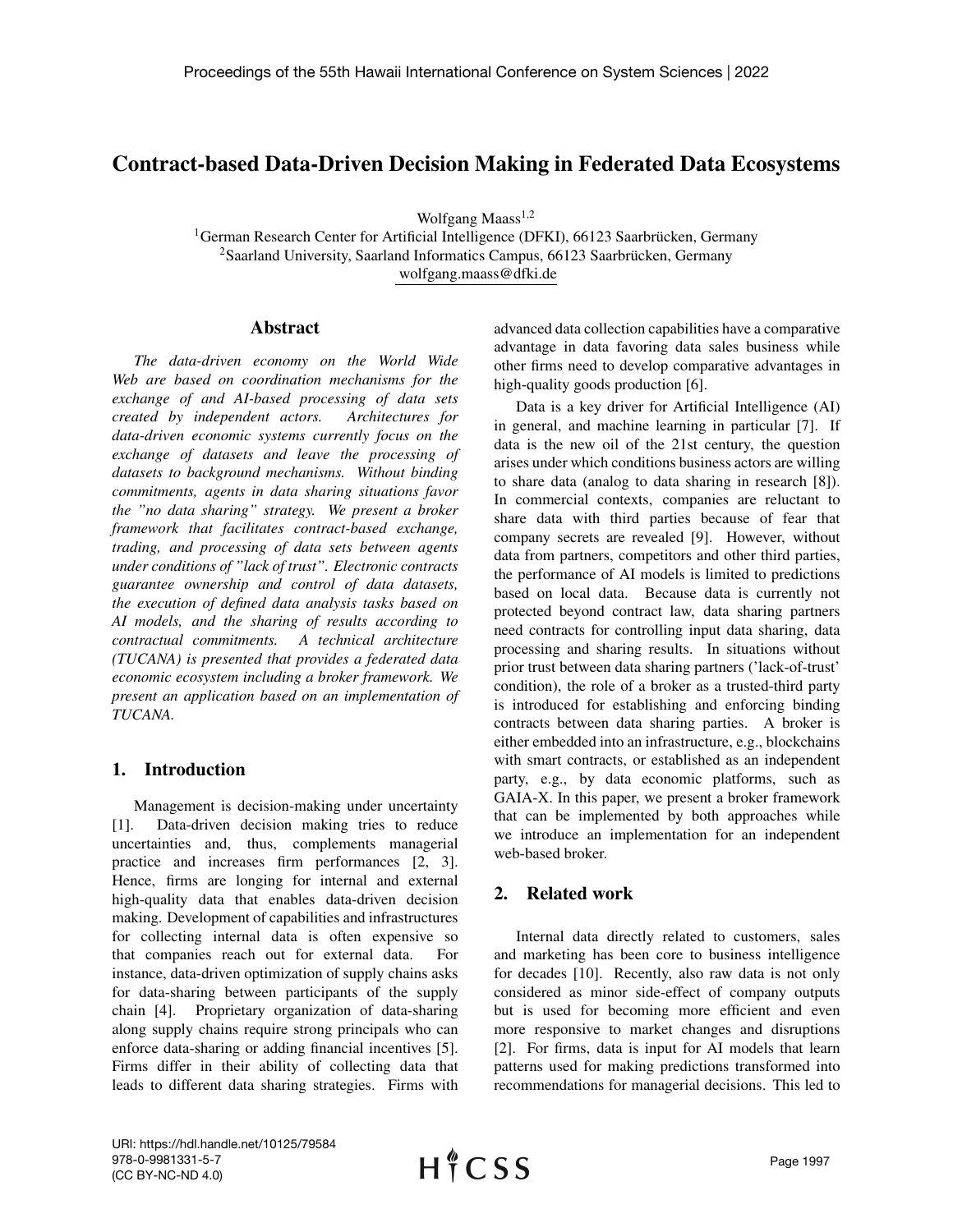a novel understanding of management decision making under the umbrella of *data-driven decision making* [7]. The quality of recommendations and predictions used for data-driven decision making strongly depends on the quality of selected AI models and on the amount and quality of input data [11]. For companies with little IT capacity, generation of data is challenging and requires initial development of IT and data science capital stock [12].

Beside fear and missing intentions, data sharing between firms requires secure and trust-worthy technical platforms. Data-sharing is supported by various forms of platforms and underlying business models and organizational models, respectively. Internet companies running large platforms favor hub-and-spoke platforms with strong control by platform providers while governments, such as Germany and France, look into federated data ecosystems with no dominant platform provider in the middle [13].

A key element of data economic platforms is handling of contracts between data-sharing agents under 'lack-of-trust' conditions. Contracts are binding promises between commercial agents and requirements on data and models to be shared. If trust between agents is not guaranteed, trusted third parties are introduced for enforcing promises, in particular obligations, permissions, and sanctions. Contracts are usually supervised and sometimes even executed by a trustee. Traditionally, trustees are independent actors or even embedded into the data sharing platform as it has been recently introduced by block-chain architecture and smart contracts [14].

#### 2.1. Data sharing

Business actors are generally reluctant to engage in data sharing because of various fears, such as unauthorized access to data, regulatory risks and lack of competency in monetization of data (IW Kurzbericht 24 04 / 2021, IW Trends 01 / 2021). But they are interesting in getting access to external data, including from partners, competitors, markets, research, and general public. This is exemplified by a two-player data-sharing game. In contrast to sharing media files [15], sharing of self-created data comes with a fear of appropriation loss that the receiving agent will leverage shared data without proper control by the originating agent.

For instance, if a player receives data from a providing player, it will create a potential benefit without costs (benefit: 5) but causes a loss for the providing agent (loss: -2) (cf. Table 1). When both players share their data, they receive a benefit but also

|            | No Sharing | Sharing |
|------------|------------|---------|
| No Sharing | 0, 0       |         |
| Sharing    |            |         |

Table 1. Two-player data-sharing game

have a perceived loss (total payoff: benefit-loss, i.e.  $5-2=3$ ). Without additional mechanisms, both agents will adopt "no sharing" as their dominant strategy [15]. This situation favors decision makers to wait for the others to share their data.

This situation changes if both player A provides data and player  $B$  generates higher-order data as result of processing data back to player  $A$ , e.g., access to raw production machine data of player A in return for maintenance predictions by player B. Therefore, agent A perceives returns as being higher than the value of the provided raw data, leading to a dominant "sharing" strategy (cell sharing/sharing: (7,5)). Such conditions favor that one player (here player  $B$ ) receives a dominant position (principal) with a dependent player A, as typical for hub-and-spoke business models of Internet giants, such as Google and Facebook [16]. This binary ties between two agents results in data sharing systems that favor central principals with many agents and a hub-and-spoke business model.

An alternative game design is given with both players potentially gaining higher returns from sharing at the same time (cell sharing/sharing:  $(7,7)$ ). This occurs if no loss of input data but higher quality output data for each player is guaranteed. Such a game design is supported by introducing contracts and trustees that mediate in situation with 'lack of trust' conditions.

#### 2.2. Data contracts and trustees

Due to the intangible nature, contractual relations on data are more complicated than for tangible assets [17]. Data can be seen as a commodity, encapsulated by a data-based service or as a data as a service itself [17]. So far, no specific rules exist for data contracts but standard contracts can be used for lowering transaction costs when selling data [17]. We follow Fried's understanding of contracts as promises of parties involved in economic transactions [18]. In cases that provided data is not compliant with contractual promises, mechanisms are required for rolling back transactions. This is challenging because data assets have been already exchanged and leaving the seller side without control. This problem is often solved by introducing trustees as a trust-third party so that data and models are only shared if all contractual obligations are fulfilled.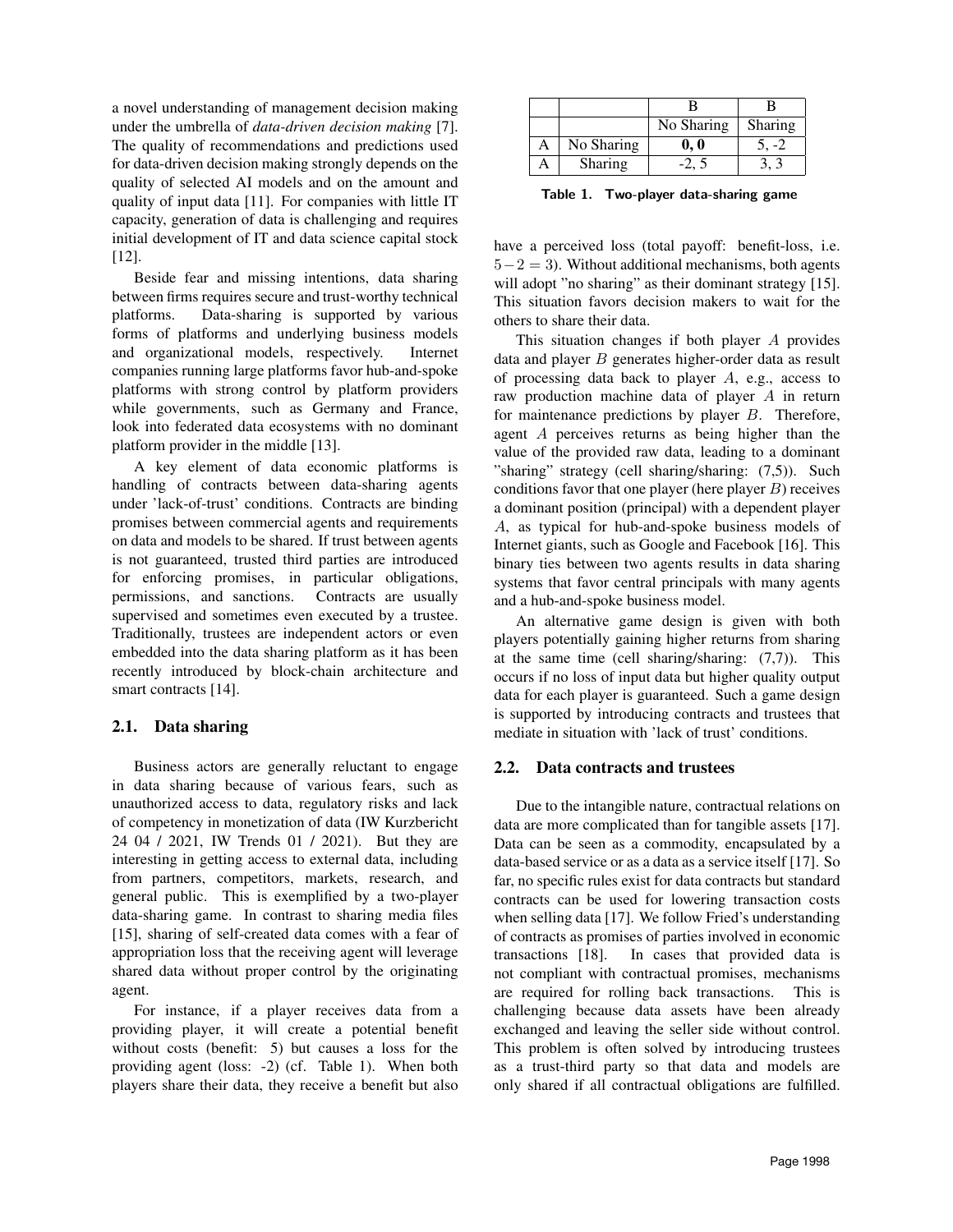*Formal trustees* only evaluate data against contractual obligations. If evaluations are positive, formal trustees grant access on data to receiving agents in the sense of *data as a service*. Data processing is not under the control of formal trustees. *Active trustees* extend formal trustees by applying specified algorithms, e.g., training and application of AI models, and evaluating results against requirements given by contractual promises. Thus, active trustees control execution of data analytical services and sharing of results according to contractual promises. Formal trustees are light-weight agents that only evaluate input data and models and provide no guarantees on results. Active trustees are encapsulated agents that evaluate. for instance, compliance of data, AI models and results to contractual obligations.

Contracts as legal documents require declarative representations that can be scrutinized by legal experts. An e-contracting process consists of four phases, i.e., the information, pre-contracting, contracting, and enactment phases [19].

Several declarative languages for general-purpose contracts have been proposed [20, 21, 22]. The role of contracts for building trust in distributed multi-agent systems for e-commerce have been emphasized [23]. Trusted-thrid parties (trustees) are introduced as norm-enforcing entities [24]. Logical formalizations of contracts are proposed but lack computational infrastructures for contract execution [25, 22]. Contract models represented by business process models, such as BPML, lack semantics for process execution but can be easily deployed on process platforms [26]. Contracts with a focus on financial transactions are focused by *smart contracts* used in blockchain architectures [27]. Level-3 type distributed ledger systems introduced trustees called contract managers [28].

Lee was first in proposing a formalization of contracts by first-order predicate logic [29]. More practical approaches use business models or state-transition models as underlying formalism [30]. Ladleif and Weske propose an ontology for contracts with actions, data sources and legal state as key elements [31]. Updates on actions change legal states while legal states can enable actions. Contract models based on formal logic [29] or ontologies only [31] are theoretically interesting while practical applications are based on state-transition models, process models or rule-based systems (e.g., [32]) while recently implementations of finite-state representations of contracts on blockchain platforms are proposed (e.g., ) [30]).

In this paper, we will focus on the conceptual model of contracts that are negotiated during contracting and used in enactment phases. We follow previous approaches, that understand electronic contracts as event-condition-action programs executed on behalf of market participants [33]. Based on ontological models for contracts [31, 34], we present a state-transition based contract framework for data sharing, data trading and data processing in federated data ecosystems.

## 3. Broker framework

In the following, we describe a framework that supports data contracts between actors based on software agents and smart services. This provides a minimum of autonomy, control on local data and data processing and communication capabilities for interacting with other agents [35]. Coordination between agents are based on declarative contracts that state which data processing activities are executed on defined data. Contracts define routing and ownership of data, models and software. Agents can apply smart services that share data, train and apply AI models and share results.

These requirements indicate strong resemblance with multi-agent systems but focus more on execution of AI models and on contracts that are used for coordination of data analytical processing tasks. This extends research on MAS that has focused on coordination and communication protocols with little emphasis on the tasks to be executed by agents.

In the following, we will introduce a broker design pattern for data sharing, data trading and data processing in federated data ecosystems. Beside market participants, a broker is introduced as a trust-third party that executes contracts on behalf of market participants. The contract specifies data to be shared, data analytical procedures to be applied on data, handling results, data and models after data analysis.

Based on the smart contract ontology [35], we developed a *broker design pattern* consisting of five elements:

- 1. *Data sharing agent*: an agent that is in control of data
- 2. *Broker agent*: an agent that can execute contracts and run data analytics services
- 3. *Contract*: declarative representation of legal promises, i.e. obligations, permissions and sanctions that can be interpreted by a broker agent based on a legal state
- 4. *Data Analytical Service*: description of a service that processes data; part of contracts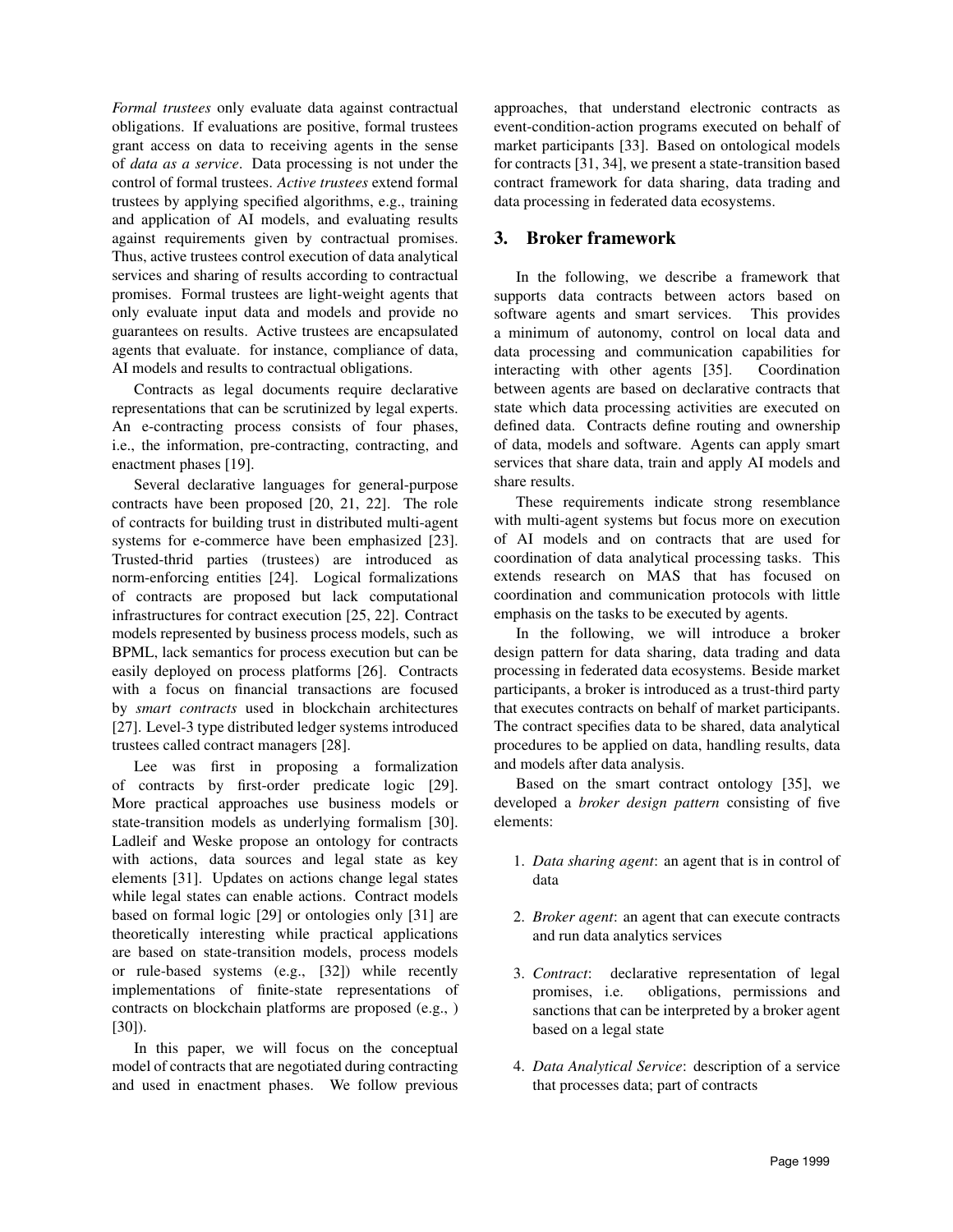5. *Data* (input and output/results): data shared by agents as input for data analytical services and output of such processing

Two contract types are distinguished: data analytical contracts and service contracts. A data analytical service specifies data, data analytics and output handling. A service contract specifies promises on service implementations.

**Definition 3.1** (Contract). A contract  $c_d \in C$  is a model that is specified by actors, contractual obligations, permissions, data analytical functions with service contracts and input and output data. A contract is defined as follows:

$$
c_d =
$$

where  $n_c$  is the name of the contract, **P** is the set of participants of this contract beyond broker  $b$ ,  $O$ ,  $R$ , and S are the set of obligations, permission rights, and sanctions,  $\lambda$  is the data analytical function that is to be applied on input data  $X$ , and  $Q$  is a set of quality requirements. Data  $X$  is the integration of data  $X(p)$ provided by participant  $p \in \mathbf{P}$ .

**Definition 3.2** (Obligation). An obligation  $o_i$  is specified by an actor, state conditions and actions:

$$
o_i=
$$

An obligation defines a *mandatory* action set A performed by actor  $a$  if the contract state is fulfilled  $CO<sub>t</sub><sup>o</sup>$  at time point t resulting in a contract state that fulfills a set of state conditions  $CO_{t+1}^{\circ}$  at time  $t + 1$ .

**Definition 3.3** (Permission). A permission  $p_i$  specifies an actor, state conditions and actions:

$$
p_i=
$$

A permission defines an action set A that an actor a might perform if the contract state is fulfilled  $CO_t^p$ resulting in a contract state that fulfills a set of state conditions  $\mathbf{CO}_{\mathbf{t}+1}^{\mathbf{p}}$  at time  $t+1$ .

**Definition 3.4** (Sanction). A sanction  $s_i$  specifies an agent, action set A, and state conditions:

$$
s_i=
$$

A sanction defines a set of sanctions (actions) A on an actor  $a$  that might be performed if the a set of contract states are not fulfilled  $CO_t^p$ . After the execution of sanctions, this set of state conditions  $CO_{t+1}^p$  is considered to be satisfied at time  $t + 1$ .

Function  $\lambda$  specifies what kind of data analytical function will be applied to input data  $X$  achieving a quality requirements Q.

Service contract  $c_S$  specifies how function  $f$  will be implemented including data engineering, model training, and model application. Service  $s$  is a data analytical function with or without pretrained model M. If s provides a pre-trained model  $M$ , no training data is required but predictions can be derived. In practical situations, pre-trained models do not exist but need to be trained based on participants data.

**Definition 3.5** (Service contract). A service contract  $c_s$ specifies conditions for a service s for implementation of function  $\lambda$ 

$$
\mathit{s} =
$$

 $X<sub>s</sub>$  data schema of X and data analytics pipeline requirements  $\Pi$ .  $\Pi$  specify contractual promises, i.e. permissions, obligations and sanctions, for the whole data analytical process, including data engineering, model training and model deployment incl. predictions. If  $\Pi = \emptyset$ , any service that can implement function type f if it obeys data schema  $\mathbf{X}_s$ . This allows the integration of a market-based approach by which match-making and negotiation protocols support selection processes. The prediction results  $Y(c_d)$  generated by application of s on input data from agent  $A$  and  $B$  are send to agent  $A$ according to contractual promises (cf. Fig. 1).



Figure 1. Broker framework.

## 4. Electronic contracts specification language for federated data economies

From the specification of the broker design pattern, we derived the Contract Specification Language (ECSL+) that extends the proposal by [24]. Kollingbaum and Norman's proposal specifies concepts including *contract*, *agent*, *role*,  $obligation$ , permission, sanction,  $act_{e}$ xpression, do, activation, expiration, and condition. In this approach, variables are defined externally by additive processes, e.g., negotiation. In federated ecosystems self-descriptive contracts are required that can be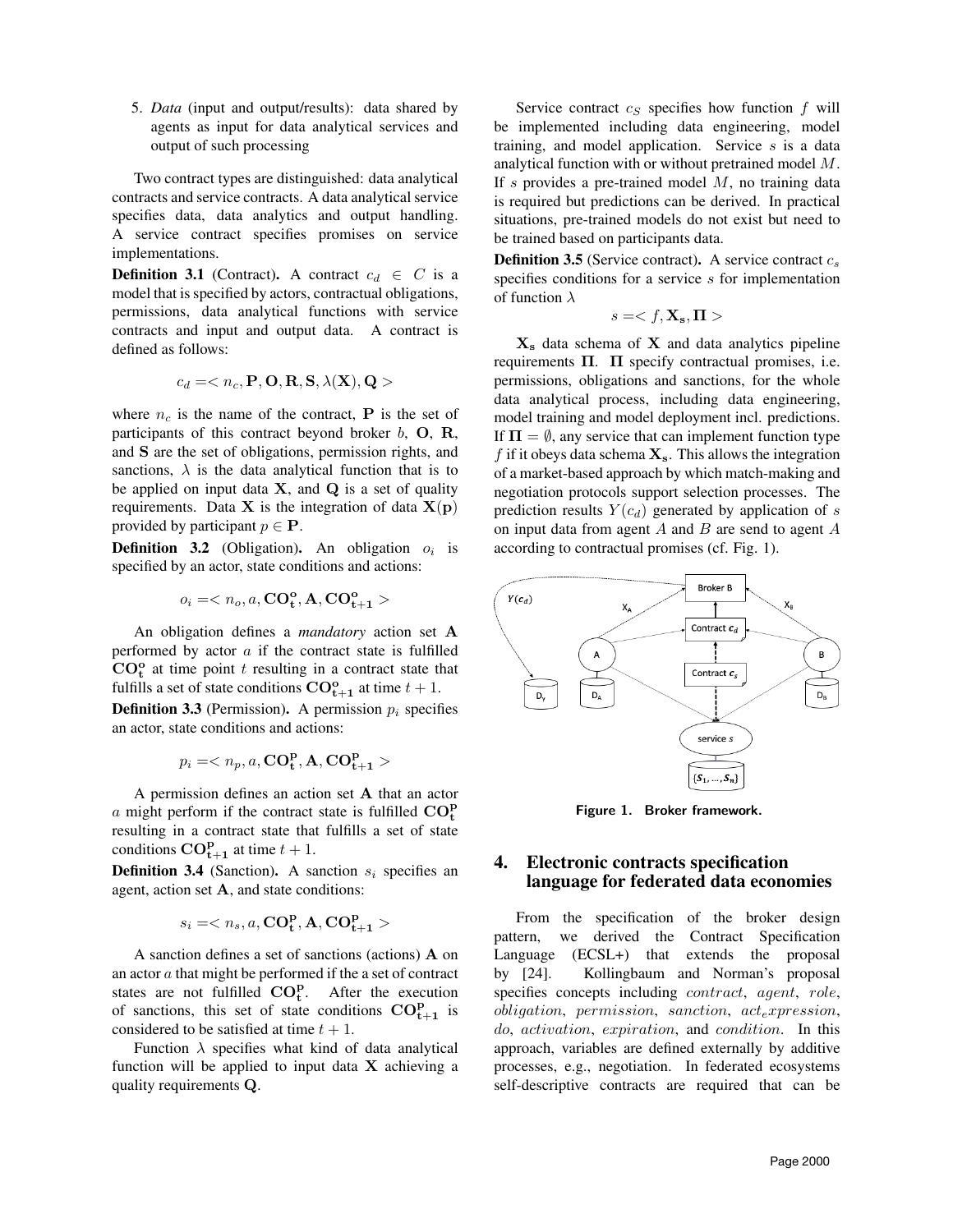executed by a broker by guaranteed outcome without side effects caused by external processes that are not governed by contractual descriptions. Therefore, we introduce assertion as a means for declaring variables within a contract specification. Furthermore, we allow *contract embedding* which is important for embedding service contracts into data contracts (cf. Fig. 2).



Figure 2. Contract flow including sub-contract.

A data contract consists of several blocks. At the beginning, roles are defined and variables are declared (assertions). The rest of the contract is organized according to a data analytical process: data engineering, model training, model deployment and cleaning:

- 1. *Sharing data*: obligations of agents to provide specified data
- 2. *Merge data*: permission of broker Z for merging data provided by agents X
- 3. *Preprocess data*: permission of Z for standardization and normalization of data into X
- 4. *Train and evaluate model*: train model M with data X 17
- 5. *Delete data and model*: obligation of Z to delete data  $X, X', Y$  and model M  $\frac{23}{24}$

Making predictions with model  $M$  is described by an embedded contract consisting of several components:

- 1. *Data*: obligation for agents  $A$  to deliver data  $X'$ . The contract is terminated if agents  $A$  do not share data . 35
- 2. *Make predictions*: permission of Z to make predictions with  $M$  on  $X'$
- 3. *Send results*: obligation of Z to send result data Y to specified agents
- 4. *Make payment*: obligation of agents A to transfer specified amount to agents  $B$  (if data trading but not data sharing)

Instantiations of agent sets  $A$  and  $B$  are contract specific. In a simple case,  $A$  and  $B$  are instantiated by a single agent each. Permissions can be extended by sanctions. Sanctions can active various forms of actions, including sending fines. Sanctions are optional for obligations of data sharing and payments.

According to [24], promises, ie. permissions, obligations and sanctions, consist of a name, an activity and two conditions: activation and expiration. Activation describes the trigger for activating and an expiration describes a trigger for de-activating a promise. For instance, permission *data engineering merge* activates a *merge data* function on data provided by both agents, if data is received from both (cf. contract *Model and Predict Price*). This permission expires if data is successfully stored in variable *?merged data*. As long as *?merged data* exists, this obligation cannot be activated again. The control flow of a contract is implemented by activation and expiration conditions. This also allows modeling of contract flows with parallel activity streams as used for business process modeling [36], such as EPC and BPMN.

```
1 contract(Model_and_Predict_Price,
          2 role(?data_supplier_A)
          3 role(?data_supplier_B)
          4 role(?broker)
          assertion(?prediction_type = 'regression')<br>assertion(?model_type = 'xgboost')
  6 assertion(?model_type = 'xgboost')
7 assertion(?model_architecture =
          [objective ='reg:linear', colsample_bytree = 0.3, lr = 0.1,
 9 max_depth = 5, alpha = 10, n_estimators = 10])
10 assertion(?loss_function = 'rmse')
          assertion(?loss_threshold = 0.8)12 assertion(?deadline = '31-12-2021')
13 assertion(?account_A = 'DE19 5919 0000 0000 33 0815')
14 assertion(?account_B = 'DE19 5919 0000 0000 33 4711')
15 assertion (?payment_A_to_B = 1000 EUR)<br>16 assertion (?fine_A = 100000 EUR)
          assertion(?fine_A = 100000 EUR)18 obligation(use_configuration,
          do (?broker, use_configuration ( ?prediction_type, ?model type, ?model architecture, ?loss function)).
20 ?model_type, ?model_architecture,<br>21 confirmation(2configurate 3, 2.000)
          confirmation(?config_ack_A, ? config_ack_A),
          finish(?ack_config ))
          obligation(share_data,
25 do (?data_supplier_A, open_data_safe (?broker,<br>26 2data supplier A, ?data A modeling)).
          ?data_supplier_A, ?data_A_modeling)),
          27 TRUE,
          grant(?data_A_model_ID))
 29 ...
          obligation(share_data,
31 do (?data_supplier_A, open_data_safe (?broker,<br>32   ?data_supplier_A, ?data_A prediction)).
          ?data_supplier_A, ?data_A_prediction)),
33 TRUE,<br>34 \alpharant
          grant(?data_A_pred_ID))
          permission(data_engineering_merge,
          37 do (?broker, merge_data ( ?data_safe_A, ?data_safe_B )),
38 data_received (?data_safe_A, ?data_safe_B),
```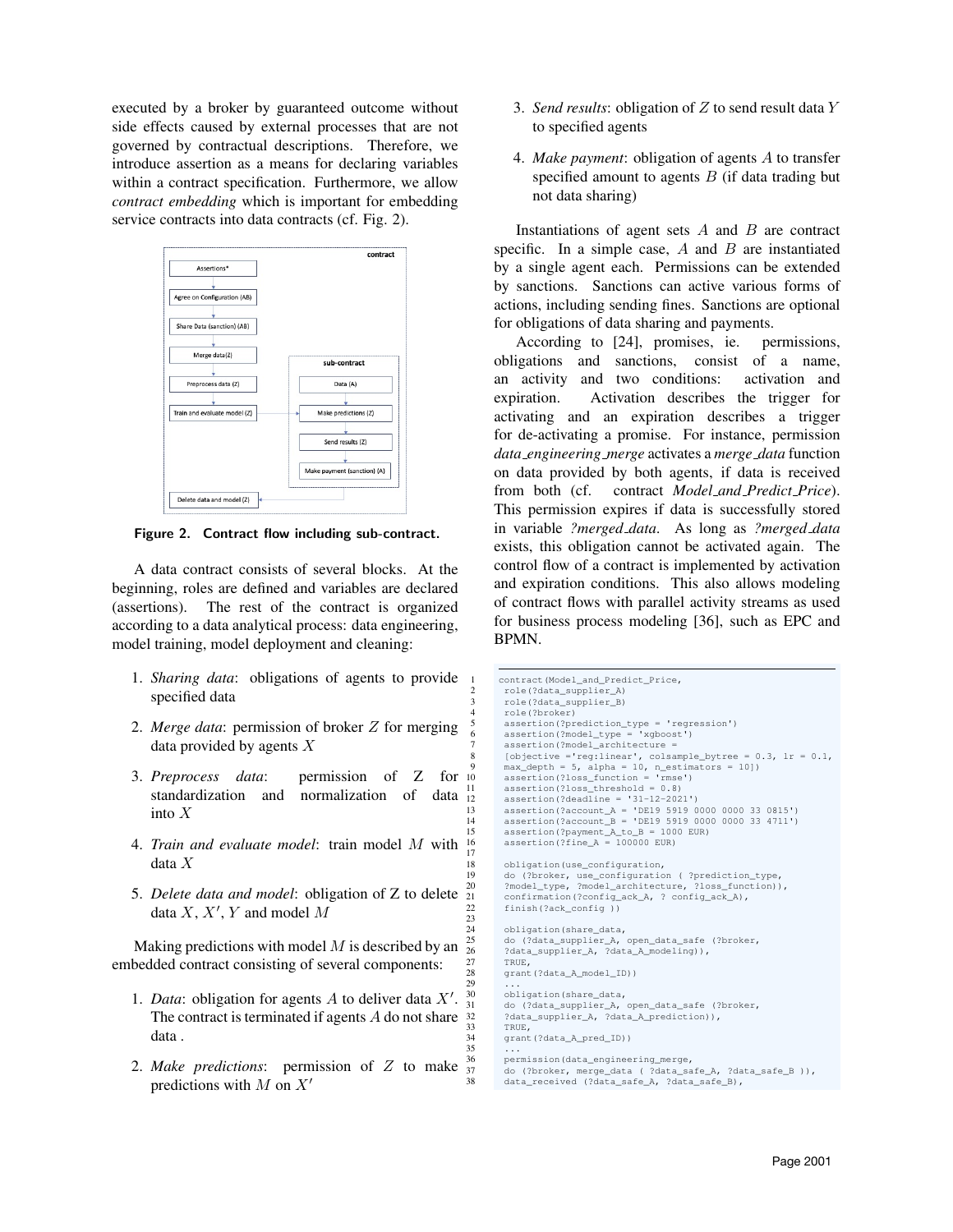```
39 checked_in(?merged_data ))
\frac{40}{41}41 permission(data_engineering_preprocess,<br>42 do (?broker, preprocess data(?merged da
42 do (?broker, preprocess_data(?merged_data)),<br>43 data_received(?merged_data),
           data_received(?merged_data),
44 checked_in(?preprocessed_data))
45
           permission(data_engineering_train,
 47 do (?broker, train_model(?preprocessed_data,<br>48 ?model_type, ?model_architecture, ?loss_function)),
49 data_received(?preprocessed_data),<br>50 checked_in(?trained_model AND ?per
           checked_in(?trained_model AND ?performance_values))
51
           Contract(prediction price) # cf. sub-contract below
\frac{53}{53}<br>54
           54 obligation(delete_data_model,
55 do (?broker, delete(?trained_model, ?data_A_model_ID, ?data_B_model_ID)),
56 ?data_B_model_ID)),<br>57 ack (?payment_recei<br>58 ack (?deleted_all)
           ack (?payment_received_B),
           ack (?deleted all)
59 )
60<br>6161 sanction(withhold_data_A,<br>62 do (?broker, send_fine (?
62 do (?broker, send_fine (?data_supplier_A, ?fine_A)),<br>63 not received_before(?data_A_modeling, ?deadline),
63 not received_before(?data_A_modeling, ?deadline),<br>64 received before(?data A modeling, ?deadline)
           received before(?data A_modeling, ?deadline)
65 )
66
67 sanction(blacklist_A<br>68 do (?broker, put_on_
68 do (?broker, put_on_blacklist(?data_supplier_A )),<br>69 not received before(?data A modeling, ?deadline).
69 not received_before(?data_A_modeling, ?deadline),<br>70 received_before(?data_A_modeling, ?deadline)
           received_before(?data_A_modeling, ?deadline)<br>)
71 )
\begin{array}{ccc} 72 & & \ldots \\ 73 & & \mathrm{san} \end{array}73 sanction(send_fine_A,<br>74 do (?broker, send_fin<br>75 not received_before(?
 74 do (?broker, send_fine ( ?data_supplier_A, ?fine_A)),
75 not received_before(?payment_received_B, ?deadline),
76 received_before(?data_B_modeling, ?deadline)
 77 )
78 )
```
The sub-contract for prediction on data  $X'$  provided by agent A is goverened by contract *prediction price*.

```
1 Contract(prediction_price,
 2 ...
 3 permission (prediction_A,<br>4 do (?broker, predict(?tr
 4 do ( ?broker, predict(?trained_model, ?data_A_pred_ID)),
5 model_exist ( ?trained_model ),
          6 checked_in ( ?predictions_A ) )
 8 obligation (send_predictions_A,<br>9 do (?broker, send(?data_suppli
9 do ( ?broker, send(?data_supplier_A, ?predictions_A)),<br>10 TRUE.
\begin{array}{ccc} 10 & & \text{TRUE} \end{array}, \begin{array}{ccc} 11 & & \text{ack} \end{array}ack ( ?data_supplier_A )
13 obligation (delete_data_A,<br>14 do (Phroker, delete(2data
14 do ( ?broker, delete(?data_A_pred_ID, ?predictions_A)),<br>15 ack ( ?data supplier A ).
15 ack ( ?data_supplier_A ),<br>16 ack ( ?delete_A)
          ack ( ?delete A)
19 obligation (payment_A,<br>20 do ( ?data supplier A,
20 do ( ?data_supplier_A, payment (?account_A, ?account_B,
21 payment_A_to_B)<br>22 checked in ( ?t
22 checked_in ( ?trained_model AND ?performance_values),<br>23 ack(?payment received B)
          ack(?payment_received_B)
        \lambda
```
 $\frac{6}{1}$ 

 $\frac{12}{13}$ 

17 )  $\frac{18}{19}$ 

 $\frac{24}{25}$ 

## 5. Federated Data-Economic Platform

The broker framework is based on the assumption that agents are not necessarily computational agents alone, as investigated by research on multi-agent systems. Instead, a collaborative approach is used by which human decision makers use smart

services for data sharing, data trading and data processing in cooperation with other decision makers. Multi-agent systems (MAS) research is often based on computational agents that reason and act on formal representations of believes, desires, intentions and goals (e.g., 3APL [37]). MAS technology is being used to represent, model and simulate dynamic and federated environments [38]. They are a natural way for implementing federated data economic systems. Research on MAS has proposed languages for modeling multi-agent systems (e.g., 3APL [37]), simulation environments (e.g., MATLAB ), or implementations by object-oriented languages (e.g., JADE) or with component-based systems (e.g., OSGi [39]).

For reasons of liability but also keeping control of business, decision makers are required to use their believes, desires, and intentions when setting and following business goals, such as on data economic tasks. Therefore, we propose an architecture that supports human decision-making by means of data analytical services, called *smart services*. Smart services work on data analytical tasks and provide decision support. In a simple case, a smart service uses local data for deriving recommendations. This resembles standard data analytical programs. A federation of smart services collaboratively work data analytical tasks. In general, the following requirements are posed for smart service federations (cf. [40, 41, 42]):

- 1. *Information*: communication between smart services that signal a willingness for cooperation
- 2. *Negotiation*: building a trust relationship by agreement of contractual promises
- 3. *Contract execution*: data and model sharing and data analytical processing
- 4. *Settlement*: exchange of results, execution of financial transactions and contract termination

In this paper, we assume that agents already negotiated a contract on data analysis of shared data. In the following, we use contract execution and settlement for presenting the distributed architecture that supports smart services.

TUCANA is a distributed, web-based architecture that consists of a federation of agents controlling smart services.<sup>1</sup> Agents fully control smart services including development, activation, and termination. In TUCANA; agents can take different roles. In this federated data economic environment, we distinguish between *data agent* and *broker*. This lean organization poses

<sup>&</sup>lt;sup>1</sup>TUCANA documentation:

https://informationservicesystems.github.io/tucana/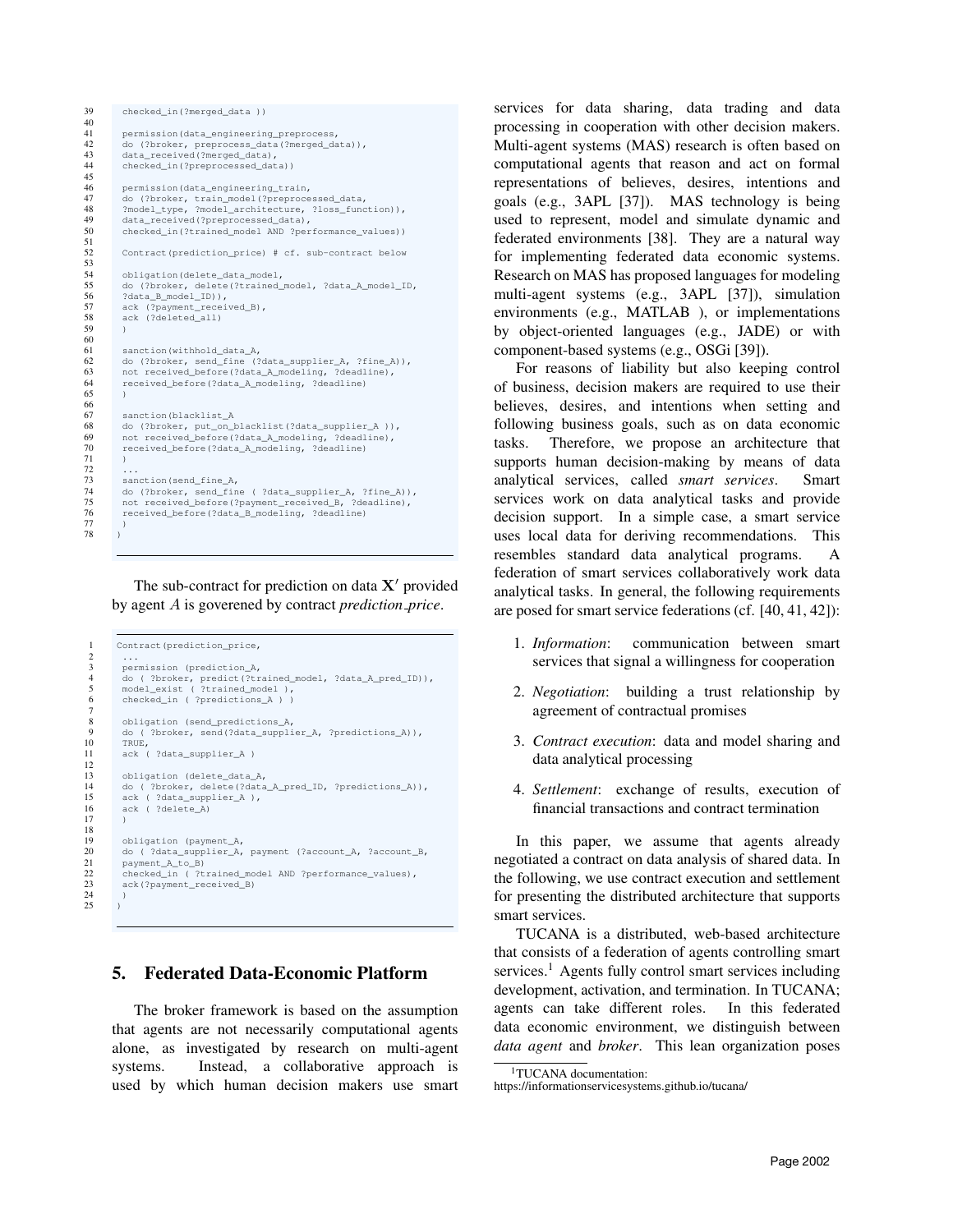requirements on communication channels between agents, i.e. peer-to-peer communication without the need for a central coordinator which would contradict a full federation. Agents are computational environments with local storage. Data is shared via peer-to-peer communication channels. Access to inner states of an agent is controlled by authentication services (e.g., oauth 2.0). An agent can activate several smart services in parallel. Smart services are loosely coupled software systems based on modules, called *minions*. Six different minion types are distinguished:

- *Perceiver*: receiving data from other agents or sensors
- *Data engineer*: data engineering on data
- *Contract manager*: processing contracts, incl. receiving, processing and sharing data; impose sanctions
- *Thinker*: AI capabilities, incl. model training and execution
- *Communicator*: sending data to other agents or communicating to users
- *Guardian*: interface to external data provider and receiver

A smart service controls a protected, local storage, i.e. without access by other smart services. Communication between smart services is channeled through perceiver (receiving messages) and communicator minions (sending messages). A key requirement is that smart services are fully realized in web environments. Communication with technologies external to the World Wide Web is managed by guardian minions, e.g., cloud infrastructures. Smart Services are defined by smart service configurations that describe process flows of minions. Thinker minions encapsulate AI models in general and AI learning in particular.

Minions are encapsulated modules that are activated by messages (cf. Figure 3). A smart service configuration defines a finite state model for minions. Data is stored in local stores by a guardian. Input-output behavior is implemented by perceivers, communicators and guardians.

In federated settings, agents interact with one another based on their smart services (Fig. 4). In this example Cerea runs two smart services (P-T-C) while Bob maintains three services with one (P-C) only visualizing messages received by Cerea and Woda.

Actors in federated data economic ecosystems are realized as data agents maintaining smart service that



Figure 3. Visualization of a general smart service configuration



Figure 4. Example with three agents running interconnected smart services.

exchange data with local smart services but also with smart services maintained by other agents (cf. example in Figure 4). Requests are received by a perceiver and data sharing in handled by a communicator minion. The broker is modeled by a perceiver - thinker communicator process. This process is activated and controlled by a contract manager. Contractual promises associated with data agents are send as requests (e.g., *open data safe* in contract of Section 4). Promises for the broker are send to associated minions (e.g., *merge data* is send as an activation to the *data engineer*) with a handle to the appropriate local data (*?data safe A* and *?data safe B*).

Modeling the broker framework in TUCANA is straight-forward. A contract is modeled as a finite state machine  $c_f$  that is superimposed on the smart service configuration sc. Contractual promises are triggered based on the legal state that is the set of all local variables of an agent defined by the contract model  $c_f$ . Activities are registered with minion instances by a activity registry. For instance, *train model* is registered with the thinker minion of the smart broker service. Registered minions are activated as soon as activation conditions of contractual promises are met. Designers of smart contracts can leave out specifications for control and data flow in smart service configurations and leave this to contract models alone. This helps to avoid unintended side-effects.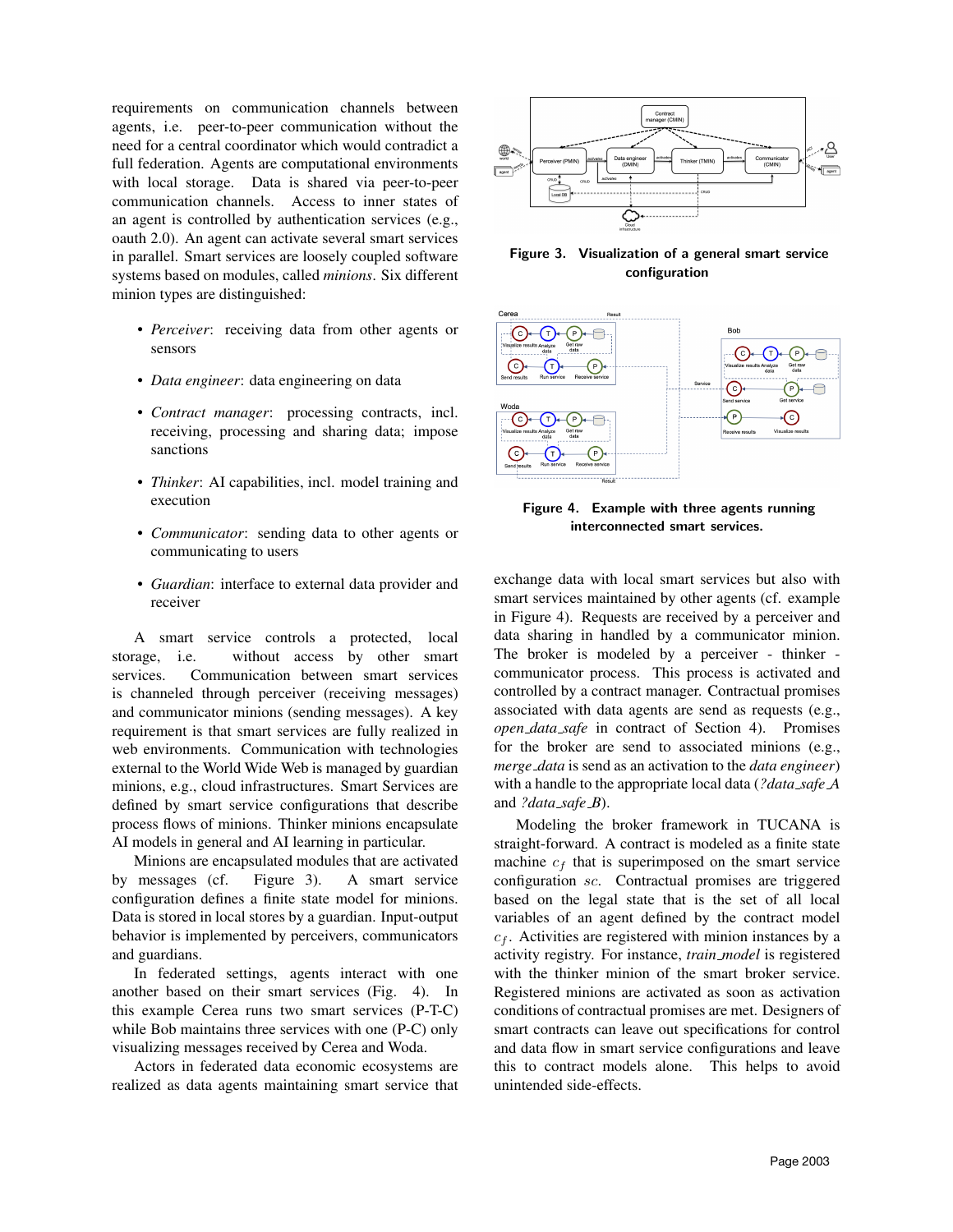### 6. TUCANA platform implementation

TUCANA is implemented by using web-technologies, in particular in HTML and JavaScript deployed for web browser. Thus, a data ecosystem build with TUCANA can be deployed on any device that supports browser technologies, including embedded devices, smartphones, laptops workstations but also cloud environments. Because HTML and Javascript are integral parts of web environments, both can be treated as data and executable code. The data property allows light-weight exchange of smart services between agents, as it is feasible for data and AI models. Thus, data, models and code are all fist-class citizens of smart services and can be transferred without restrictions and installations.<sup>2</sup>

Peer-to-peer communication is realized by WebRTC [43]. WebRTC is an industry effort for adding peer-to-peer communication paradigm between browsers. By establishing a peer connection, messages can be directly exchanged between browsers without intermediating servers. The WebRTC API provides peer-to-peer connection management, encoding/decoding negotiation, selection and control, media control, firewall and complex NAT traversal [44].

The runtime environment of TUCANA consists of a data-access service layer that handles access to local data, data provided by other agents and backend data services incl. cloud infrastructures. Local data is stored in IndexedDB of the browser. Minions are implemented as Javascript classes. Smart services are controlled by a minion state controller executed via an underlying state-transition engine. An agent starts a smart service by selecting a smart service configuration that contains requirements for minions. Minions are selected from the local minion repository when satisfying minion manifests of the smart service configuration (version, interfaces) and connection requirements, ie. connection manifests. Both manifest sets describe a Smart Service. A smart service configuration is fully descriptive (non-binary) and can be transferred to other agents.

All data exchanged between agents is rendered by self-describing web data formats, ie. data is accompanied by semantic descriptions in particular JSON-LD. RESTFul APIs are used for data exchange (JSON-LD serialization and API).

### 7. Application

In this section, we describe a data economic application implemented in TUCANA with two market

particpants, farmer  $A$  and farmer  $B$ , and a trusted-third party. A and B produce avocados with interest in predicting avocado prices for making appropriate investment decisions.  $A$  and  $B$  have complementary datasets on avocado prices. Both have come to an agreement that using data from both sides would give more accurate price predictions for the next three months. But neither  $A$  nor  $B$  are willing to share data directly ('lack-of-trust' condition) but they are interested in prediction results (user interface of implementation cf. Figure 5). After joint discussions, they realized that a contract can be applied (cf. contract from Section 4).



Figure 5. User interface with agent A (left) and agent B (right)

The broker receives and executes the contract. After receiving data from both agents  $A$  and  $B$ , it performs data engineering tasks, model training. By executing the embedded contract, the broker receives new data from agent A and uses this it for making predictions. Agent  $B$  is compensated for providing data and finally, all data and the model is deleted.



Figure 6. Prediction of avocado prices

Thus, this contract is side-effect free which is a key element for trust-building between agent A and B. The combined dataset of A and B consists of only 307 datapoints, i.e., average price for a week.<sup>3</sup> A LSTM model was used within a thinker minion that resulted in a MAPE of 12.9% for the predictions of the next

<sup>2</sup>This currently holds for minions implemented in Javascript compatible with ECMAScript 6 (ES6)

<sup>3</sup>Data set: https://www.kaggle.com/timmate/avocado-prices-2020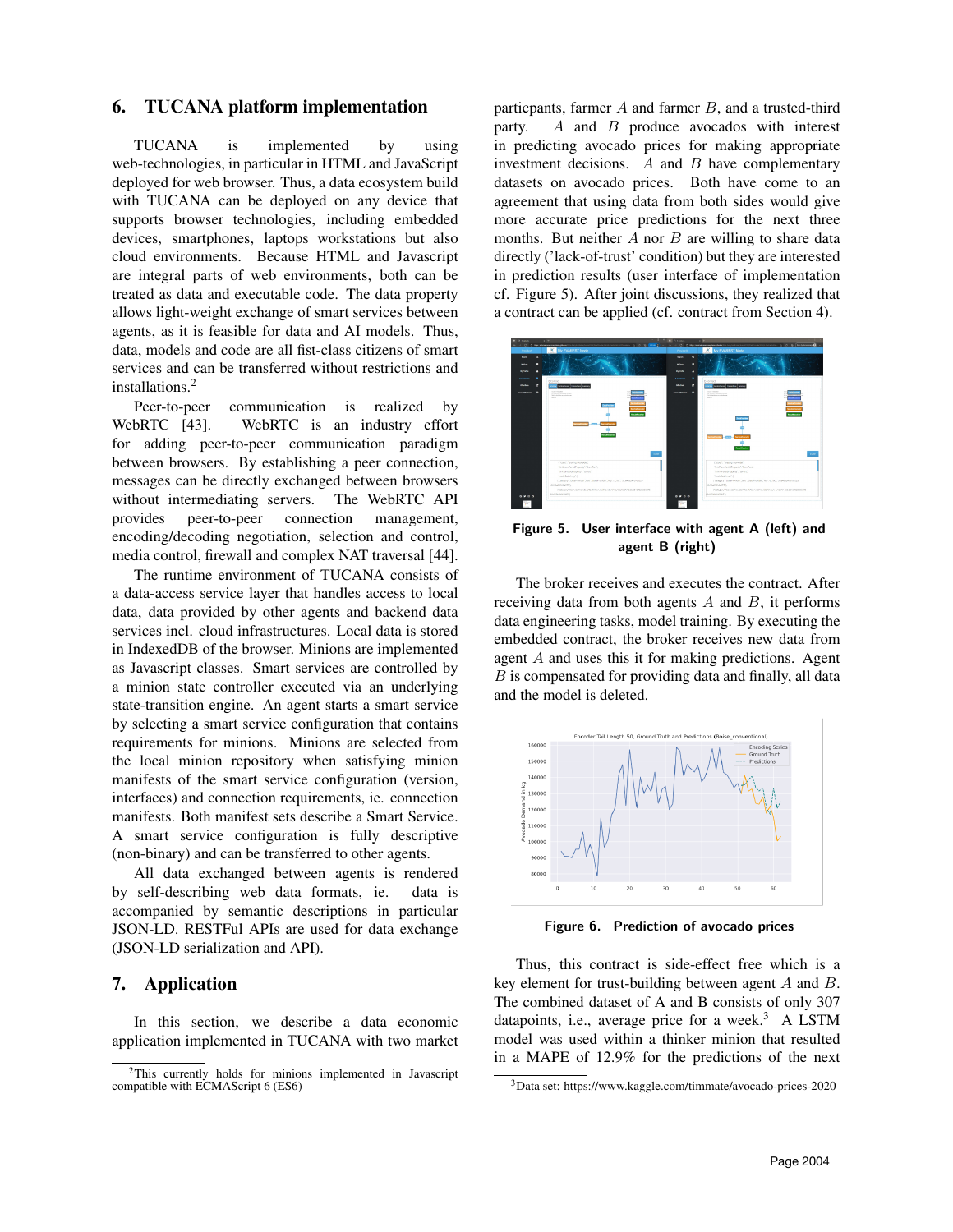three months (dashed line in Figure 6). Finally, farmer B received a payment according to the contract.

### 8. Summary and Outlook

Business actors are always longing for additional data collected and maintained by other actors. Sharing and trading data is a necessity for higher-quality predictions and data-driven decision making. We have shown by a game-theoretic model that a standard two-player situation generally favors no-sharing strategies. Contracts are a means for overcoming mistrust between business actors. We have presented a conceptual framework for a broker and an electronic contract specification language specifically adapted to data economic situations. Electronic contracts are conceived as finite state automata. Furthermore, we have discussed how this conceptual broker framework including electronic contracts is implemented on a federated data-economic platform (TUCANA). TUCANA is based on a service-based architecture with re-usable software modules, called minions. Smart services are configurations of minions. In this paper, we have focused on smart services that enable broker for executing electronic contracts on behalf of business agents. A web-based architecture for TUCANA has been discussed and used for implementing an example for training and using a machine learning model for making predictions on joint data based on shared data.

This paper is a first step towards a full understanding of electronic contracts and the role of a broker in federated data ecosystems. The proposed conceptual model for electronic contracts needs to be enhanced by secure identification schemes for actors and brokers (first implementation with oauth2.0 is currently evaluated). Generally, the approach needs to be refactored by security requirements while the communication based on WebRTC is secure by design. Even though that the broker only shares data between business actors according to contract, it is feasible that data can be reconstructed from result data. Differential privacy [45] and homomorphic encryption [46] are both means for protecting input data from malicious actors.

We are working on a mapping the electronic contract model onto different smart contract schemes, i.e. IOTA and Blockchain 2.0 architectures. A prototype has been tested that ports our contract model to  $WASP^4$  that implements the IOTA Smart Contract Protocol.

### 9. Acknowledgments

This work is partially funded by the German Ministry for Economic Affairs and Energy project EVAREST (grant 01MT19003B, www.evarest.de). I am grateful for the conversations I had with Sabine Janzen, Hannah Stein, Jannis Eickhoff, and Jacob Chen.

#### References

- [1] A. Tversky and D. Kahneman, "Judgment under uncertainty: Heuristics and biases," *science*, vol. 185, no. 4157, pp. 1124–1131, 1974.
- [2] E. Brynjolfsson, L. M. Hitt, and H. H. Kim, "Strength in numbers: How does data-driven decisionmaking affect firm performance?," *Available at SSRN 1819486*, 2011.
- [3] P. Tambe, "Big data investment, skills, and firm value," *Management Science*, vol. 60, no. 6, pp. 1452–1469, 2014.
- [4] L. Li, "Information sharing in a supply chain with horizontal competition," *Management science*, vol. 48, no. 9, pp. 1196–1212, 2002.
- [5] A. Y. Ha, S. Tong, and H. Zhang, "Sharing demand information in competing supply chains with production diseconomies," *Management science*, vol. 57, no. 3, pp. 566–581, 2011.
- [6] M. Farboodi and L. Veldkamp, "A growth model of the data economy," tech. rep., National Bureau of Economic Research, 2021.
- [7] F. Provost and T. Fawcett, "Data science and its relationship to big data and data-driven decision making," *Big data*, vol. 1, no. 1, pp. 51–59, 2013.
- [8] C. L. Borgman, "The conundrum of sharing research data," *Journal of the American Society for Information Science and Technology*, vol. 63, no. 6, pp. 1059–1078, 2012.
- [9] B. Otjacques, P. Hitzelberger, and F. Feltz, "Interoperability of e-government information systems: Issues of identification and data sharing," *Journal of management information systems*, vol. 23, no. 4, pp. 29–51, 2007.
- [10] S. Negash and P. Gray, "Business intelligence," in *Handbook on decision support systems 2*, pp. 175–193, Springer, 2008.
- [11] D. M. Strong, Y. W. Lee, and R. Y. Wang, "Data quality" in context," *Communications of the ACM*, vol. 40, no. 5, pp. 103–110, 1997.
- [12] N. Melville, K. Kraemer, and V. Gurbaxani, "Information technology and organizational An integrative model of it business value," *MIS quarterly*, pp. 283–322, 2004.
- [13] A. Braud, G. Fromentoux, B. Radier, and O. Le Grand. "The road to european digital sovereignty with gaia-x and idsa," *IEEE Network*, vol. 35, no. 2, pp. 4–5, 2021.
- [14] A. Bahga and V. K. Madisetti, "Blockchain platform for industrial internet of things," *Journal of Software Engineering and Applications*, vol. 9, no. 10, pp. 533–546, 2016.
- [15] T. E. Pronk, P. H. Wiersma, A. van Weerden, and F. Schieving, "A game theoretic analysis of research data sharing," *PeerJ*, vol. 3, p. e1242, 2015.

<sup>4</sup>https://github.com/iotaledger/wasp